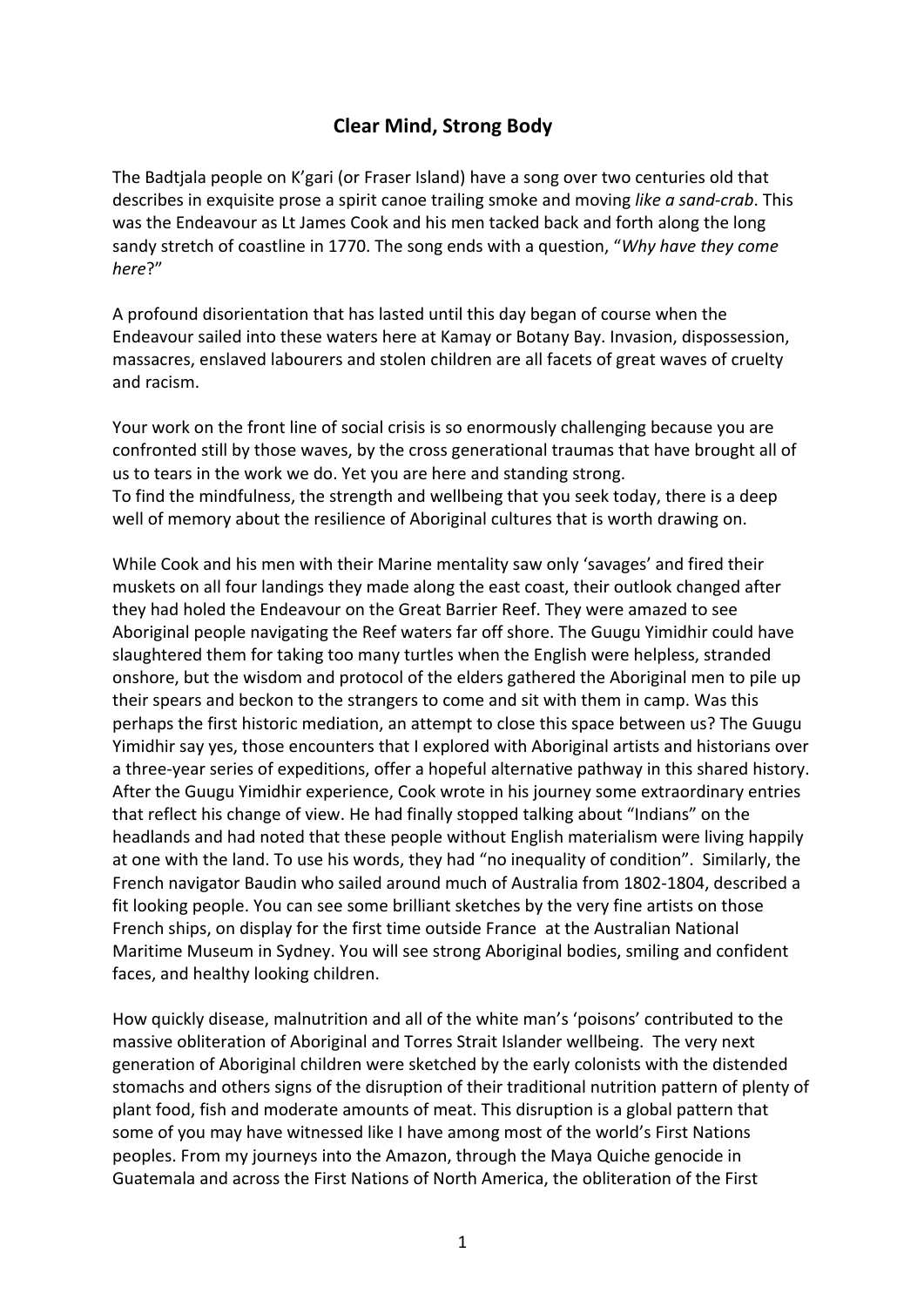Peioples' control over destiny was accompanied by the devastating damage caused by disease, sugar, tobacco, processed flour and ultimately alcohol. This pattern has been studied extensively by California's Weston Price Institute and many others here in Australia such as the Menzies School of Health, illustrating the impact of the white man's poisons.

Once Aboriginal people were confined to segregated camps, missions and ultimately gaols this eternal control accelerated the extraordinary collapse of life. The use of these white man's poisons as a form of meagre payment or rationing for slave-like labour helped create a creeping plague of disastrous health problems and the procession of early funerals that to this day our nation appears to accept as inevitable. The 'smoothing of the dying pillow' is not an historical period, in my view, but an indelible characteristic of our nation's treatment of Indigenous people.

In one form or another, through racism, discrimination and neglect, Indigenous people have been denied the freedom and other fundamental human rights essential for wellbeing. Assimilation, the cursed constant of all major policies towards Indigenous Australians, is like a steel shackle on the minds of First Peoples. Whether you are restricted to the mission, the shanty, the poorest housing or end up in juvenile detention or a prison, some always are confined. 

What do we find in all of these oppressive places? Well today I want to focus on just one of the cruellest and most damaging of the white man's poisons.

Alcohol, you see, has claimed more Australian lives than the Frontier Wars. It is a sobering thought that each year over 5,500 deaths and 157,000 hospitalisations are caused by grog.<sup>1</sup> Australians down some 12.6 litres of pure alcohol per year per capita and so it should be no real surprise that alcohol related deaths including those linked to cancer have increased by more than 60% according to a Vic Health study comparing the last two decades.<sup>2</sup>

What is perhaps even more confronting is that of the 3 million Australian children born over the past decade, at least 105,000 have brain damage from alcohol exposure before their birth. While only 28% of us exceed the daily recommended limit of two standard drinks, as a nation we have clearly made alcohol so socially acceptable, so accessible and so heavily promoted as part of our good times and celebrations, that we spend less time facing up to the curse that we are handing our children, our grand-children and yes, even our greatgrandchildren. 

Fetal alcohol syndrome and fetal alcohol spectrum disorders are certainly among the most neglected features of the on-going cross generational trauma harming the lives of so many Aboriginal and Torres Strait Islander people as well as many other Australians. As we are focussed today on wellbeing, I think we need to reassess how this crippling, nation-wide disability, fetal alcohol spectrum disorder, demonstrates that health is very much a state of mind and body.

 $1$  Vic Health. Alcohol's Burden of Harm in Australia. 31 July 2014.

 $2$  ibid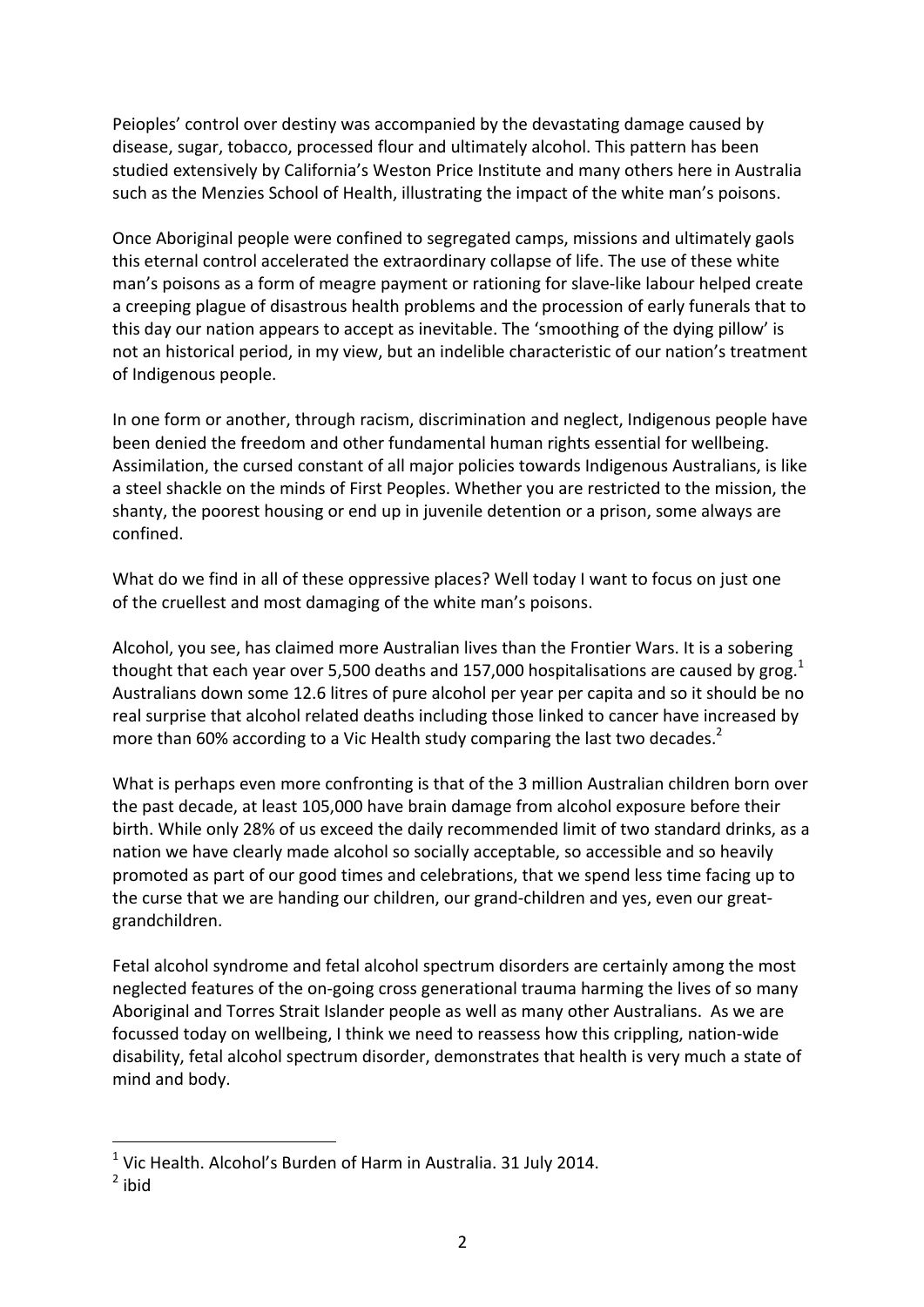Fetal alcohol spectrum disorder is found everywhere that Aboriginal life is in collapse. I believe that this is a hidden epidemic as damaging as the drug thalidomide was once to so many children. The evidence I want to share with you today suggests it is also a major factor, a connecting thread in the biggest challenges you are facing including children being removed from family, children committing suicide and children growing into adults who cannot escape that cycle from the poverty trap to the futility of prison.

For the unborn baby the life-long 'confinement' starts because there is no escape from alcohol if the child's mother is drinking dangerously. The same amount of alcohol goes through the bloodstream of mother and child.

According to a leading Australian paediatrician and specialist on FASD, Dr Heidi Webster, just two binge drinking sessions during the first trimester of pregnancy is enough to cause Fetal Alcohol Spectrum Disorder.<sup>3</sup> Dr Webster also advises that as almost 60% of all Australian pregnancies are unplanned, most women may not realise that they are pregnant around day 18 when it appears that the alcohol is going to be most damaging to the very vulnerable foetus.

If the father drinks heavily or others in the social circle do, alcohol intoxication can seem very normal for a lot of people. My father, a hard-drinking Air Force man, saw heavy bouts of drinking as normal because that was what he and so many of his Air Force mates did night after night. I have written in my book of 2001, *A Life of Extremes*, about the damage this inflicted on my father's mind and body, as well as the pain it caused my mother. I loved them both greatly, still do, and how stupidly pointless that kind of senseless drinking seemed to the boy in pyjamas who stood in the doorway and tried to halt the war of words.

We all know that more non-Indigenous people consume alcohol than Indigenous mob. In Australia, it can seem like everyone is on the grog, from federal parliamentarians and journalists on long lunches to ex-Prime Ministers sinking beers at the cricket or a Melbourne Cup crowd falling down in their suits and high heels, shickered beyond sense in the marquees and member stand.

Impressively, at least a quarter of Indigenous people stay away from alcohol altogether. That's a remarkable defiance of this highly promoted, conventional behaviour of binge drinking and an assertion of a highly intelligent judgement by some Indigenous people not to take up a habit that on balance causes so much social damage.

We also know, however, that there is a hard core of abusive Aboriginal drinkers. It is plain to see and easy to measure how this number has grown alarming because of the overall loss of control and collapse into addiction. In some communities when a great number of people get stuck into abusive drinking there are also going to be more young girls pregnant and therefore more mothers-to-be exposing their unborn babies to the significant risk of fetal alcohol syndrome.

 $3$  Dr Heidi Webster, Address to Fetal Alcohol Seminar, Rockhampton, Queensland, October 13th 2017.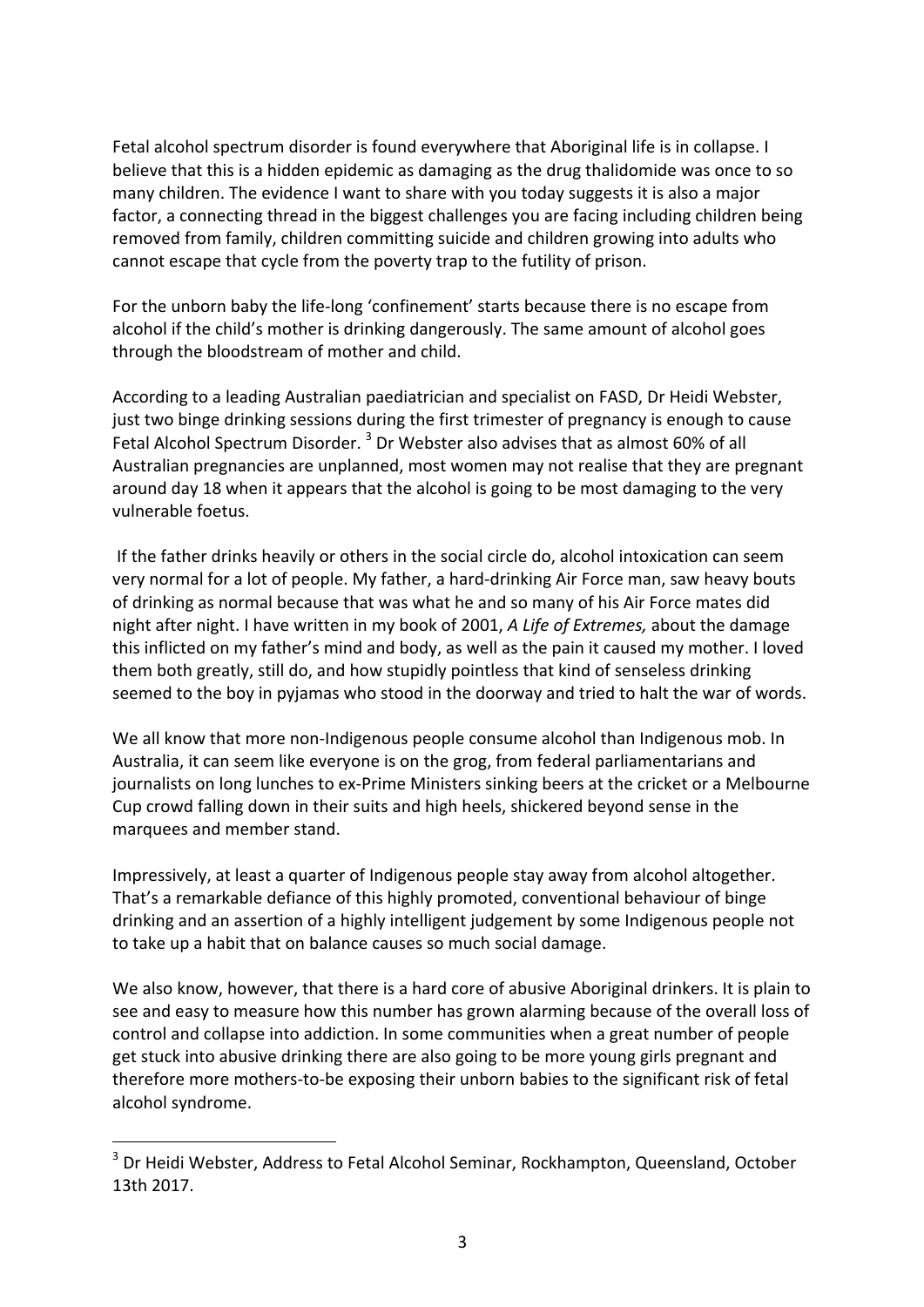Decades of research by Professors Fiona Stanley, Ted Wilkes and the Telethon Kids Institute tell us that almost always it is not a conscious decision by a young woman to deliberately harm her unborn child. This is not an issue for blaming and shaming but a challenge to understand why there must be a pregnant pause if you want to see healthy children. Many of these young women had never heard of the quit smoking campaign until very recently despite the fact that smoking through pregnancy elevates the risk of a premature baby with too few nephrons in the kidney, a greater risk of overcompensation by that limited number of filters, leading to scarring, diabetes and eventually life threatening kidney failure. It is these unconscious actions that pose the greatest risk to our own health and the health of our babies. 

Neglect of young girls and women during pregnancy can mean that there is little chance of modifying their drinking during those precious nine months. Just as alarming, when that baby is born there is often limited assessment and diagnosis of the fetal alcohol spectrum disorder and so the pattern of brain damage and disability proceeds unattended.

First there is the immediate damage to the infant's brain, delayed growth of the body and maturation of the nervous system, language and auditory delay. All of this early damage sets that child on a long road of disruptive behaviour.

Over the past two decades, working with Aboriginal people around the country including community controlled health services, schools and through the literacy project I led with Ian Thorpe in more than twenty remote communities, I have witnessed a staggering number of Indigenous children and young adults with significant hearing loss and other major learning difficulties.

In Rockhampton, Queensland, last week a principal of an Aboriginal school told me that up to 80 per cent of the children at that school had been assessed as having Fetal Alcohol Spectrum Disorder. A wide body of evidence suggests that the faltering mental health of many of these children, their impulsiveness, poor memory and inability to concentrate, is linked to Fetal Alcohol Spectrum Disorder. Their ability to control their emotions, plan a simple task, absorb information and socialise with other people is significantly impeded. As they struggle to hear a parent or a teacher and to understand how to adapt to different situations they are steadily lost in a maze from which it is difficult to find their way out.

We have all witnessed such children by the age of ten or twelve disrupting the lives of their families, their classmates or even their communities. Some progress to so called minor crimes that through the ill-considered legal practice of mandatory sentencing introduce them to confinement in juvenile detention centres and ultimately adult prisons.

The Telethon Kids Institute earlier this year released preliminary findings of the first assessment of this kind in Australia, indicating that in the Banksia Hill Detention Centre in Western Australia at least one in three of the detainees or 30 to 40% of the young people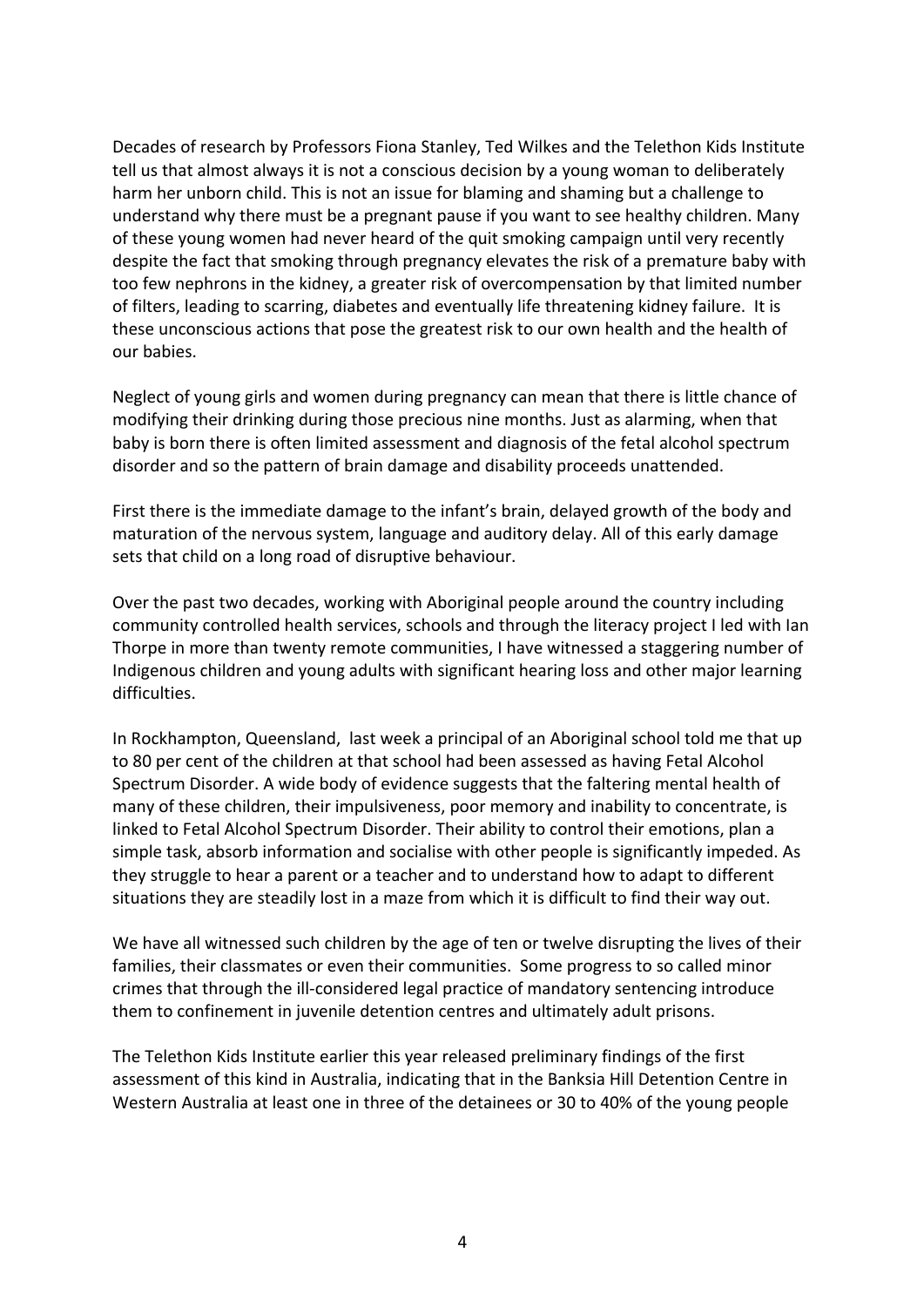are affected by Fetal Alcohol Spectrum Disability.<sup>4</sup> This will not come as a shock to Aboriginal people but I believe the final report on Banksia Hill should challenge governments and the judicial system to reassess the whole process of handling disabled children this way. The Royal Commission on the abuse of children in Dondale Detention Centre in the Northern Territory has been given the same warnings by health experts that our nation is ignoring a major disability.

This is the important point here. In Australia, Fetal Alcohol Spectrum Disorder has not been classified as a disability although it has disabled an estimated 1.18 million Australians.<sup>5</sup> As I have tried to make clear, trauma has many incarnations across the generations but where we see violent behaviour, self-harm and suicide, abuse and addiction, arson and domestic violence on a large scale, it is very likely, based on the Telethon Kids Institute findings, that Fetal Alcohol Spectrum Disability is a highly significant factor.

An inquest into the suicides in the Kimberley of five Aboriginal children aged between 10 and 13 indicated that there was circumstantial evidence that a number of them had fetal alcohol spectrum disability and many had used alcohol and cannabis. As Professor Ted Wilkes put it when asked to explain the pattern of youthful suicides, "Young kids are using alcohol to escape from something horrific that has happened to them."<sup>6</sup>

This brings us to one of the most sensitive and emotionally exhausting facets of your work in community services. I believe that there is evidence that Fetal Alcohol Spectrum Disability may also be an important factor in the ongoing escalation of child removal in Australia. Community services, adoptive families and foster family organisations in several nations have reported that widespread behavioural problems among many of the children in these services indicate at least some of these children have been exposed to alcohol in their mother's womb. The Peterborough study in the UK assessed that up to 75 per cent of the distressing behaviour reported by adoptive families may have a maternal link to alcohol.<sup>7</sup>

In a hard-drinking nation like Australia this signals that the problems incurred in out of home care are likely to be made far worse by this largely hidden disability. Currently of more than forty thousand Australian children in out of home care, over fifteen thousand of them are Indigenous. Yet there are only a handful of FASD specialist centres in the whole country and most of these children are not being diagnosed. In fact, FASD is poorly assessed in most nations.

 $4$  Charlotte Hamlyn, ABC NEWS, "One in three in WA youth detention have foetal alcohol spectrum disorder, study finds. March 3<sup>rd</sup> 2017.

 $<sup>5</sup>$  Louise Gray, National organisation for Fetal Alcohol Spectrum Disorder. Address to</sup> Rockhampton Seminar on FASD October 12 2017.

 $6$  Irena Ceranic, ABC NEWS, Kimberley Indigenous Suicide Inquest told Kids using alcohol to escape 'something horrific'. June 27 2017.

 $<sup>7</sup>$  Geraldine Gregory, Venkat Reddy, Clare Young, "Identifying children who are at risk of</sup> FASD in Peterborough: working in a clinic without access to gold standard diagnosis. Adoption & Fostering Journal. UK. September 28 2015.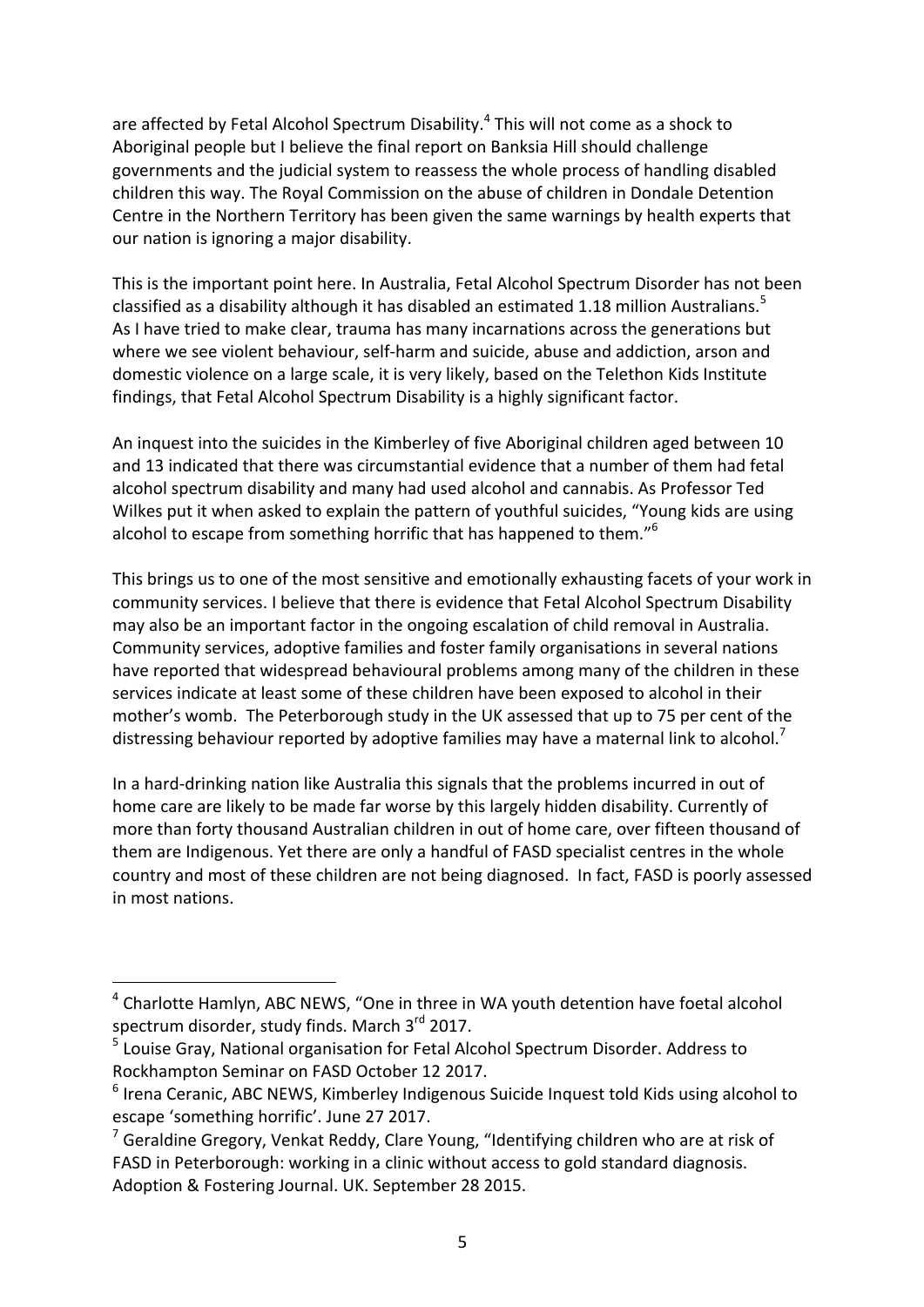Women so often are not screened in pregnancy to establish possibly dangerous levels of alcohol consumption. Given the unplanned nature of their pregnancies many may not have considered that pregnant pause in drinking. Their GP may even be telling them that a couple of glasses of wine to relax is OK during pregnancy when in fact there is no safe level of alcohol exposure for the unborn child.

The latest investigations that I want to share with you indicate that we are staring at a syndrome and a spectrum of disability that does indeed affect not only mother and child, but quite possibly the grandchildren and even great grandchildren. Professor Kelly Huffman's research at the University of California suggests that while the ethanol does not change the unborn baby's genetic sequence, it does appear to disrupt how that sequence is read, a field known as epigenetics. $8$  Huffman's studies on mice indicate that the brain size and body weight is affected in the first generation but the damage is also passed on to a second and third generation, albeit in slightly weaker forms of sensory and motor difficulties, anxiety and depression.

What a human catastrophe. Here we have a social practice, drinking wine, beer and spirits, that has spread around the world over a very long period of time. Warnings about wine affecting the unborn infant go back to Biblical times and even before Cook set sail for Australia with his rations of rum, a British Surgeon general in the early 1700s was saying that alcohol consumed by a pregnant woman could cause a withering of the fetus.

Why haven't we woken up to this pattern? Clearly in Australia addiction and toxic damage through excessive alcohol consumption is a major social challenge that we tend to downplay because of our near-mythical view that alcohol means triumph. Not toxicity. Well, it is time to be honest. Alcohol is now a cross-generational toxin, a poison that is damaging so many Australian children and a significant part of the life-stream of your culture, the world's oldest and most resilient human culture.

Where do we start to prevent this curse on our children which has such profound impacts? Some scientists including Professor Kelly Huffman whose work I have cited at University of California, think that we should recognise that many humans will never stop drinking or abusing alcohol. Better to try, she suggests, to invent what she terms a "preventative cure" such as a supplement that the pregnant woman would take while she is drinking alcohol.

Is that really the best kind of prevention? If we view addiction as a pathological re-wiring of the brain to seek more alcohol even when our mind usually would tell us that this is damaging our health, our family, our babies, then perhaps an age- old version of wellbeing and mindfulness known to Aboriginal people is a much better solution. Is it possible that with life style illnesses related to alcohol, tobacco and obesity, we can find a way to alter our lifestyle by tapping into the ancient strengths and resilience of Indigenous societies?

Now the 'mind-body connection' becomes very challenging and culturally sensitive. Back in 2013 I tried to explore this difficulty in an address in Darwin to the Royal Australasian

 $8$  Kelly Huffman, "Prenatal Ethanol Exposure and Neocortical Development: A Transgenerational Model of FASD." Pub Oxford journal Cerebral Cortex. July 6 2017.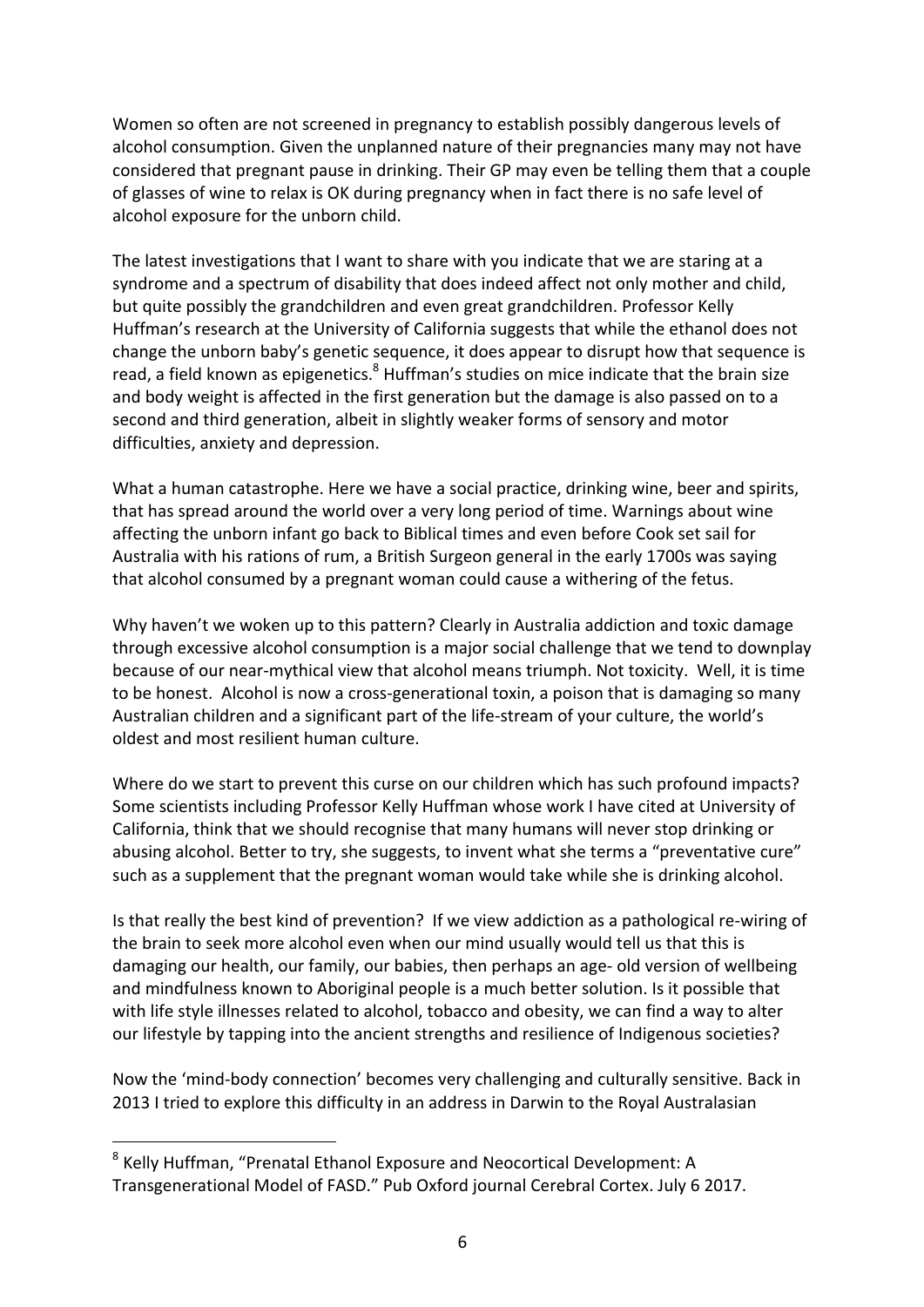College of General Practitioners. $9$  I pointed out the evidence that even among medical practitioners, health experts and professionals like some you here today, arguably the group with the greatest scientific knowledge about wellbeing, there are still worrying levels of depression, anxiety, suicidal thoughts and stress that go with medical training and a work/life pattern that is clearly out of kilter.

What is happening here? Even among doctors, with the most education to understand the health risks of obesity and overweight, the profession trained to understand the nature of depression and the impact of alcohol on fuelling mental illness, we can see very clearly that health is a state of mind and body. Our attitudes, our crucial lifestyle decisions, our education, all of the social determinants and our work/life balance clearly are shaping our health outcomes. This I believe should provide life-changing and life-saving insights for how we go about responding to Fetal Alcohol Syndrome Disability.

The outstanding work that June Oscar and other Aboriginal women have done in the Fitzroy Valley of Western Australia demonstrates my belief that understanding the mind/body factors and the social context is essential. We have to consider how and why people are drinking and smoking and what is happening in their communities to blur their judgements about what is acceptable and what is dangerous. For example, impoverished people continue to smoke in many parts of the world, not only in Aboriginal communities. For many people, addiction may appear to bring an intense stimulation, like a junk-food diet or alcohol intoxication. Taking steps to break old habits are harder if you don't understand the habit, if you are desperately poor or so depressed that you don't care what alcohol is doing to your health or to the future life of your unborn child and their children and grandchildren. 

Clearly some hopeful changes at Fitzroy Crossing, especially lowering the percentage of women drinking alcohol during pregnancy, demonstrates that a community-wide effort to restrict the promotion, accessibility and even the floor price of alcohol can have a beneficial effect. Prohibition, especially Northern Territory-style Interventions that are discriminatory, always leads to backroad bootlegging of grog. Those social controls on the Territory mob have only seen rates of abuse, neglect, self-harm and suicide, as well as incarceration rates at least double over the ten years of Intervention controls. However, before and after this period of disastrous Federal Government Intervention, many communities have shown that their own initiatives can create waves of wellbeing.

In the remote communities that I know best people go to the club and get on the grog to numb the pain, forget about everything else and even gamble away the few good cards you may hold in your hand. I certainly don't include the Welfare Card, a cashless control mechanism that only tightens the screws on an Aboriginal family. In healthier places, however, people get together and work on community controlled programs to educate people about healthy eating and drinking. They take an interest in the families that are losing the battle and recognise that we are all in this together. Wellbeing requires us all to believe that we are a human family.

 $9$  Jeff McMullen, "Health is a State of Mind". Address to Royal Australasian College of General Practitioners. Darwin. October 17 2013.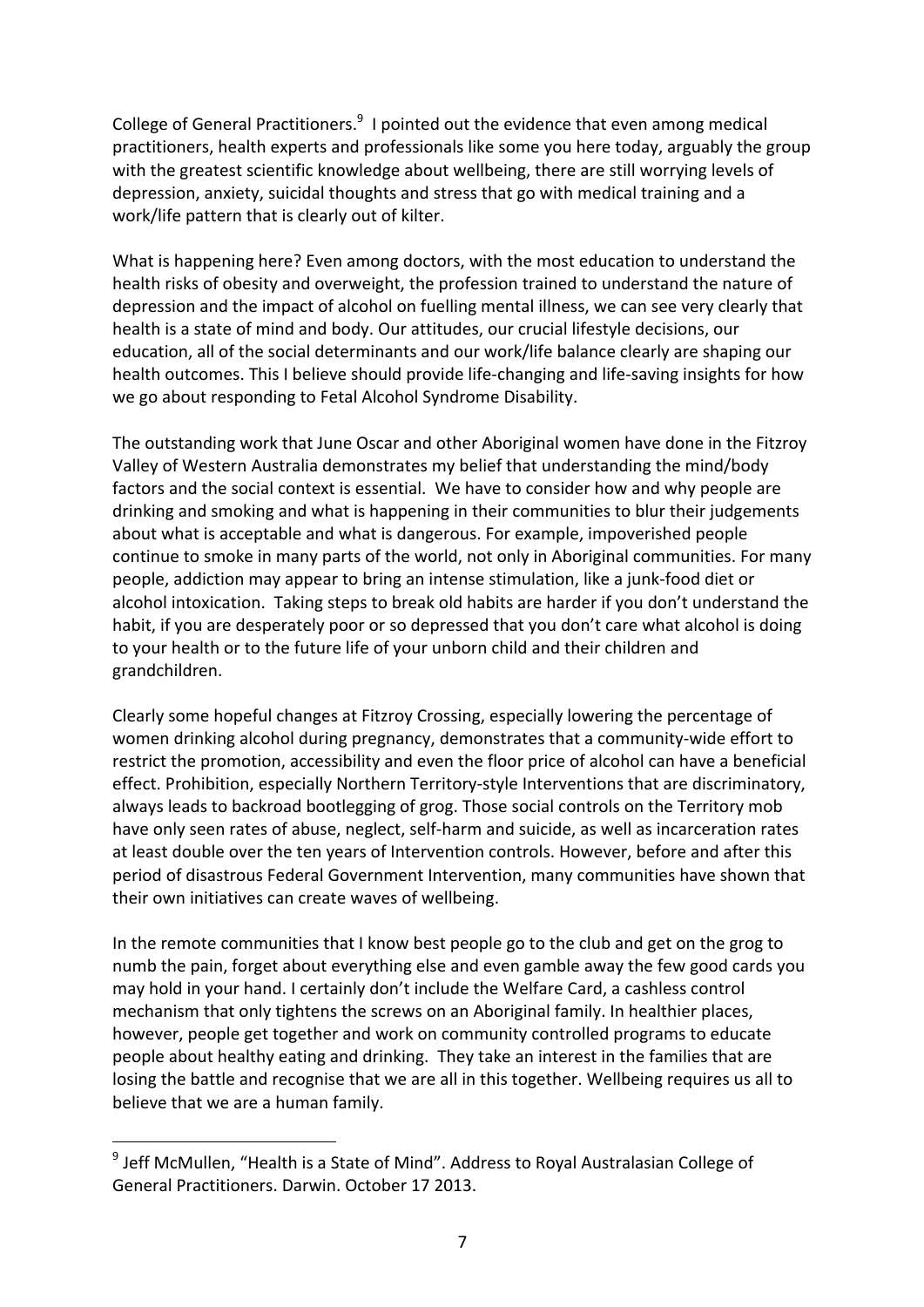The mindfulness I speak of to begin to restore the balance may sound simple but it is backed up by scientific evidence that to get back on country, to walk on country and listen to this land sing to you, is a powerful elixir of wellbeing. Some days we all need to just listen to the song of a Crimson Rosella or plunge into the surf and then let the sun remind you that we are among the most fortunate people on earth at any time in history.

At a place called Beswick Falls on Jawoyn country south of Katherine, I watched Tom E. Lewis and the Old People of the Beswick community introduce a grog free corroboree, an event that I have been the patron of since its first year back in 2002. *Walking with Spirits*, they call it, and it is the strongest tonic for the spirit that I have ever seen because out there together under a magnificent night sky everyone can believe again in community, in family, in the eternal strengths and resilience of the *human* family.

After any such night when a community is feeling good and virtually everyone is clear headed, it is a perfect time for workers to talk with young people about their health and their habits. You can start by listening to young girls as you find out what they know and don't know. The West Australian Health Surveys by the Telethon Institute have shown that many do not know that drinking alcohol and smoking during pregnancy can have a devastating effect on their babies and that is what I have found from talking with so many young people.

We are at our best when we offer positive life-changing information. Look into her eyes as if she is your daughter and explain how every additional year she spends at school can add up to four years to the life expectancy of her first baby. That's the research finding from Canada's Dr Fraser Mustard and it shows how we build on these mind/body strengths.<sup>10</sup>

Ken Wyatt, Noongar man, Indigenous health administrator in NSW and WA and, now Federal Minister for Indigenous Affairs and Minister for Aged Care, gave me added scientific incentive for this life-skilling approach some years ago. Wyatt had research that indicates that for each of those extra years of education we can add to that young girl's schooling we will reduce infant mortality by seven to ten percent.  $^{11}$  These are the fundamental lessons that we still have not shared with all Australian children.

At AIME, Australian Indigenous Mentoring Experience, we also have an Aboriginal led approach to learning and wellbeing that has seen more than ten thousand Indigenous kids and thousands of their mentors work together on life changing knowledge. As we gather here in Sydney this Aboriginal initiative is being taken up in South Africa, Uganda and Canada, because young people everywhere must be secure in their identity, strong in culture and able to rise above discrimination to be even capable of hearing a life empowering health message. Among the 93% of AIME kids who are completing Year 12 studies in Australia and the 34% who are going on to tertiary education there will be more Indigenous doctors, nurses and health workers who will change this nation's whole

 $10$  Fraser Mustard. "Investing in the Early Years. Closing the Gap between what we know and what we do." Adelaide. 2008.

 $11$  Ken Wyatt cited by Jeff McMullen in "When Literacy Can Mean Life." Griffith Review. Autumn Edition 11. Getting Smart. 2006.